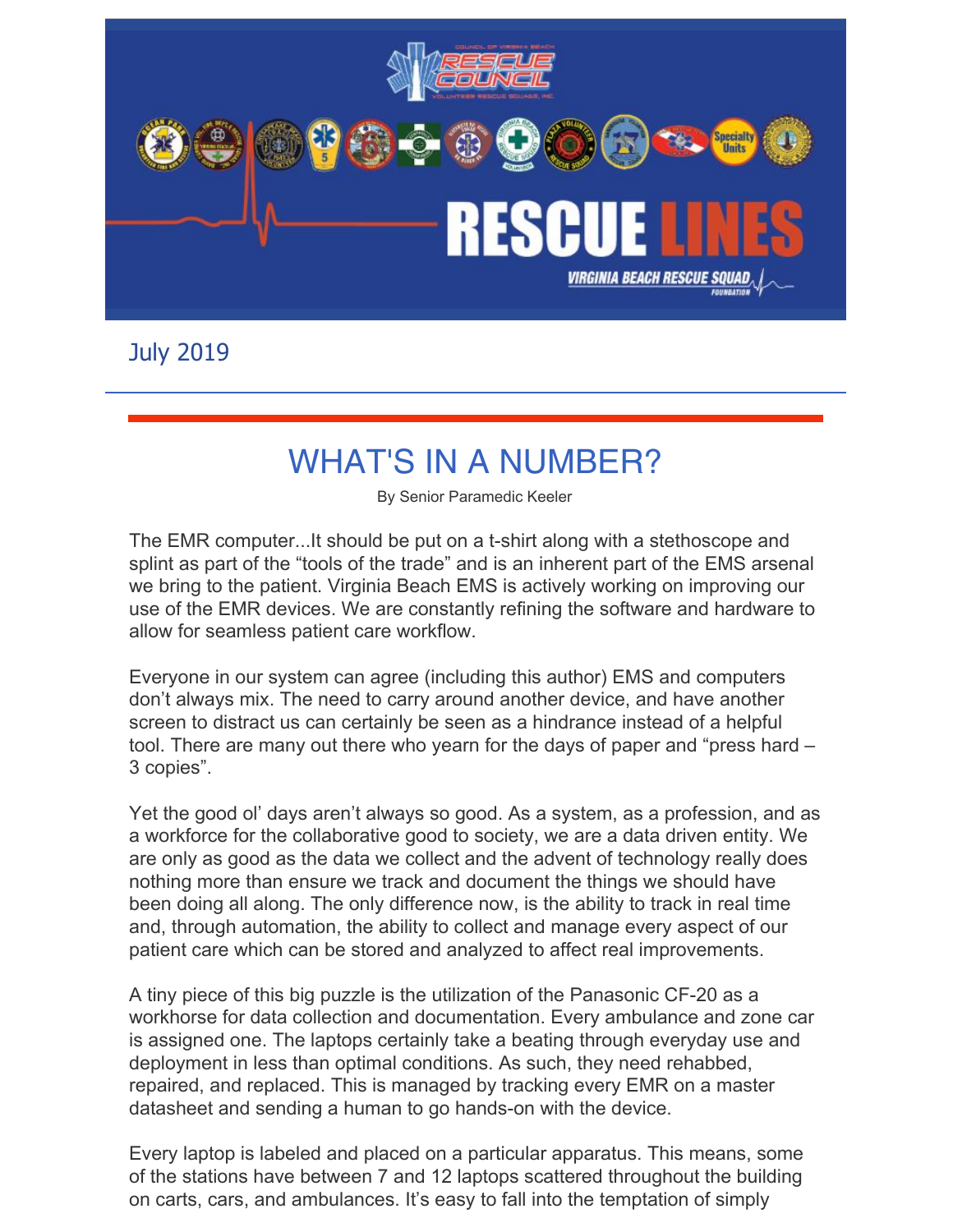transferring one device from one unit to another. Shift changes, late reports, broken and borrowed devices all tempt providers to swap EMRs. This leads to significant delays in tracking down a given unit for upgrades or repairs.

A few moments of consideration can save us hours in time trying to find a given laptop. I would ask providers, crew chiefs, logistics officers and station leadership to adopt a culture of consistency by leaving EMRs with their assigned units. If there is a malfunction or problem with a given laptop, I would encourage parties to contact EMS 1 or EMS 2 and describe the situation so it can be resolved, quickly. In turn, crews can provide patient care, reliable data input and inclusive documentation.

## JOB OPPORTUNITY

#### **PROGRAM & FUNDING MANAGER**

*Note: This position is an Emergency Medical Services Transport (EMST) grant funded position.*

#### **Organizational Summary:**

Incorporated in 1922, the Montgomery County Volunteer Fire and Rescue Association (MCVFRA) is an advocacy, non-profit organization representing the 19 local fire and rescue departments (LFRD) throughout Montgomery County, Maryland. Montgomery County Fire Rescue Service is a combination service.

#### **Position Summary:**

The successful candidate will be hands-on and participative high-level manager and a strategic thought-partner under the supervision of the President and the MCVFRA Board. Primary functions include: preparation, administration, advisement, oversight and management of the State of Maryland Amoss funding, and County Emergency Medical Services Transportation (EMST) funds for the Association and the 19 LFRDs. This includes creating, monitoring, maintaining, and submitting all financial records, applications, books, payments, and audits of the Amoss and EMST funds. Additionally, the incumbent prepares all reports, records, and procedures, and reviews and makes recommendations for all financial functions of the Amoss and EMST funds. The position also manages Notice and Opportunity (N&O) review, responses, and records for the MCVFRA, program management, policy development and reports, as well as other duties assigned by the MCVFRA President and Board of Directors.

#### CLICK FOR **[DETAILS](https://files.constantcontact.com/418a56c2701/9c0ccf01-11d0-4725-b910-dc7aa7877d3d.pdf)**



Between the dates of May 29, 2019 and June 20, 2019 the following individuals have advanced to the current EMT Certification Level: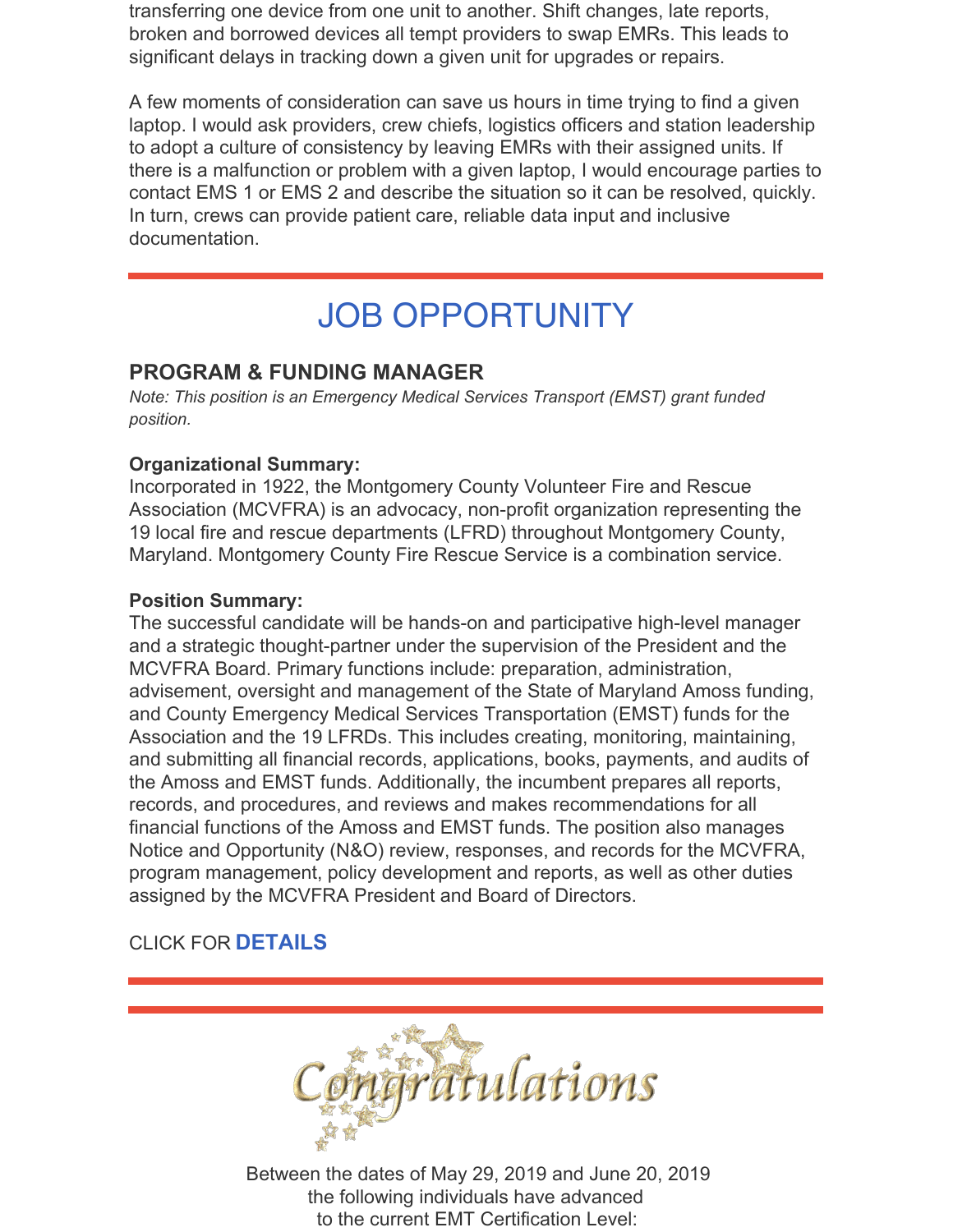#### **EMT- P RSI** Breen, Cathan Gurecki, Kevin Jarbo, Jonathan

**EMT P** Jones, Jason

#### **EMT-B**

Albrecht, Jessica Amelly, Darby Baldwin, Jason Boger, Katelyn Gutierrez, Tyler Lopez, Juan Javier Null, Forest Woody Simon, Allison Weaks, Chelsea

#### **BLS Intern**

Abunal, Arriane Ascher, Mindie Bassig, Rayanne Bitterman, Alexander Boyd, Erik Buckner, Ashley Cabera-Galeno, Edwin Cetin, Elif Cox, Dana Crandall, Cassandra DeAntonio, Matthew Decker, Gloria Foreman, Tailor Gatfield, Hillary Griffin, Vanessa Hawker, Donna Johnson, LaToya Kennedy, Shawn Kersch, Daryn Kline, Hayley Lucas, John MacLeod, Allyson McKeegan, Jamie Miller, Kerri

Mungin, Evan Rovillos, Eva Salka, Kara Scrivanich, Lisa Winebrenner, Erin

#### **Student**

Adams, Andrew Bagley, George Baughman, Boyd Bud Butler, Nicole Craig, Shelley Despain, Amanda Dickens, Zachary Doscher, Scott Eason, Michael Epping, Jordan Fuller, Naven Gilliam, Abigail Hayes, Keonna Homer, Daniel Jefferson, Caitlin Meece, Zachary Merrifiels, Joy Moore, Erika Morris, Nicholas Munjwani, Daiwik Ore, Shekea Oyuela, Cesars Peele, Jessica Pina, Lynette Purificacion, Lorenzo Raymer, Steven Rivera, Zoraida Rodrigues, Maria Sacco, Taylor Shoulders, Jr., Keith Solis, Brittany Steele, Jessica Swiderski, Michael Tabb, Jairus Villanueva, Matthew Villena, Alleza Maurene Wood, Skyler

### COMMUNITY APPRECIATION

*Testimonials and letters from grateful neighbors*

*"Your members were 'Johnnie on the spot,' last December when I had a pulmonary embolism. The EMTs were totally professional,*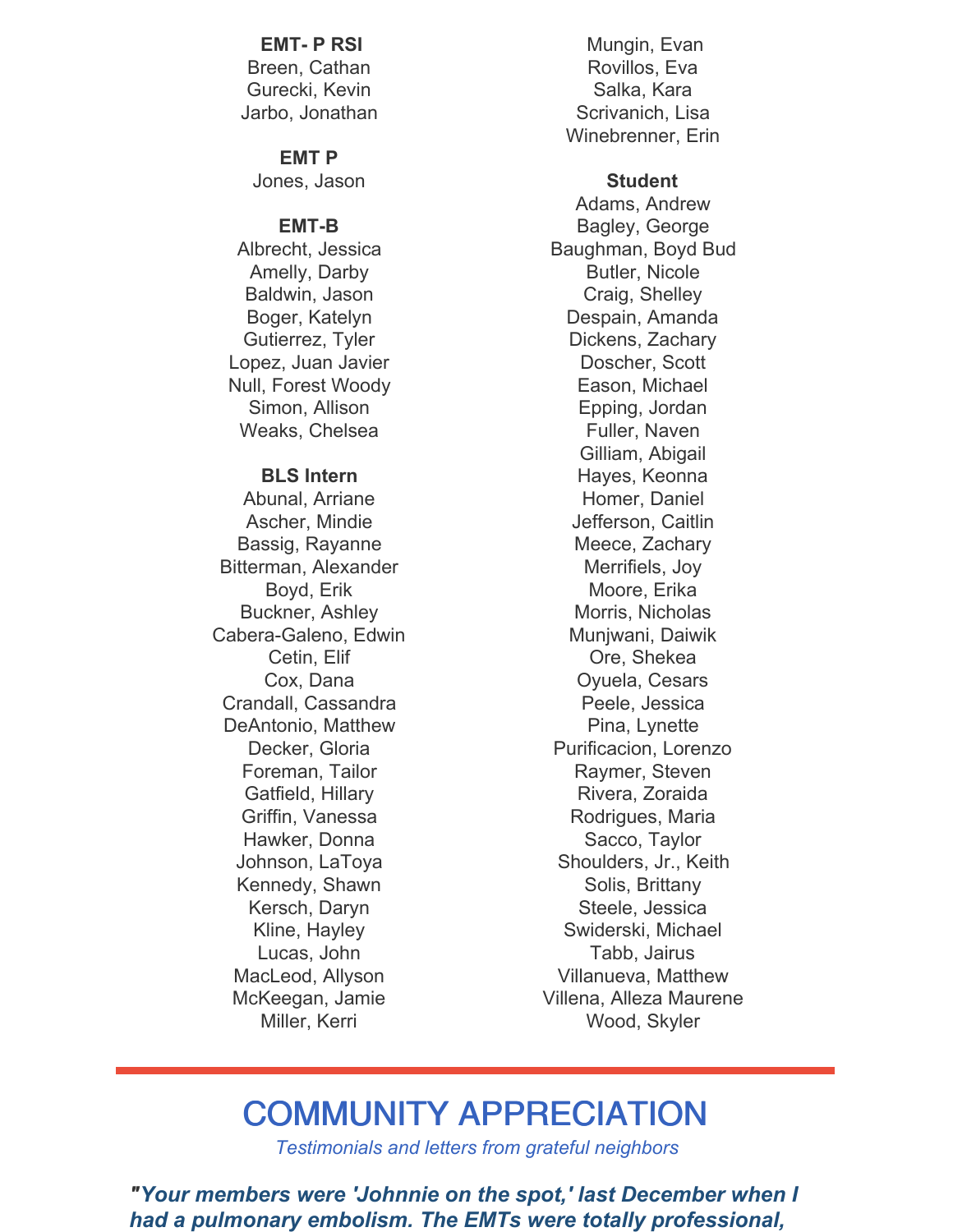*and I was impressed with the driver's comments about turning to keep the EMTs from getting thrown about the cab. You folks are the best! Thank you ever so much."*



## SQUAD APPRECIATION DAY

These events are being held to help each squad with their recruitment and retention efforts. Each month's highlighted squad will bring any swag, recruitment materials, apparatus, etc. to showcase their station, as well as teach the Stop the Bleed class and Hands-Only CPR demos to the public. **These events are open to all VBEMS members, their families, and the public to enjoy, to support, and to learn more about the squad being featured.** Refreshments will be provided by different places each month so stay tuned to see who is up next! As always, we will work with the Supervisors on these days to rotate the crews through as best we can. Feel free to send any questions to **[vbemscom@vbgov.com](mailto:vbemscom@vbgov.com)**.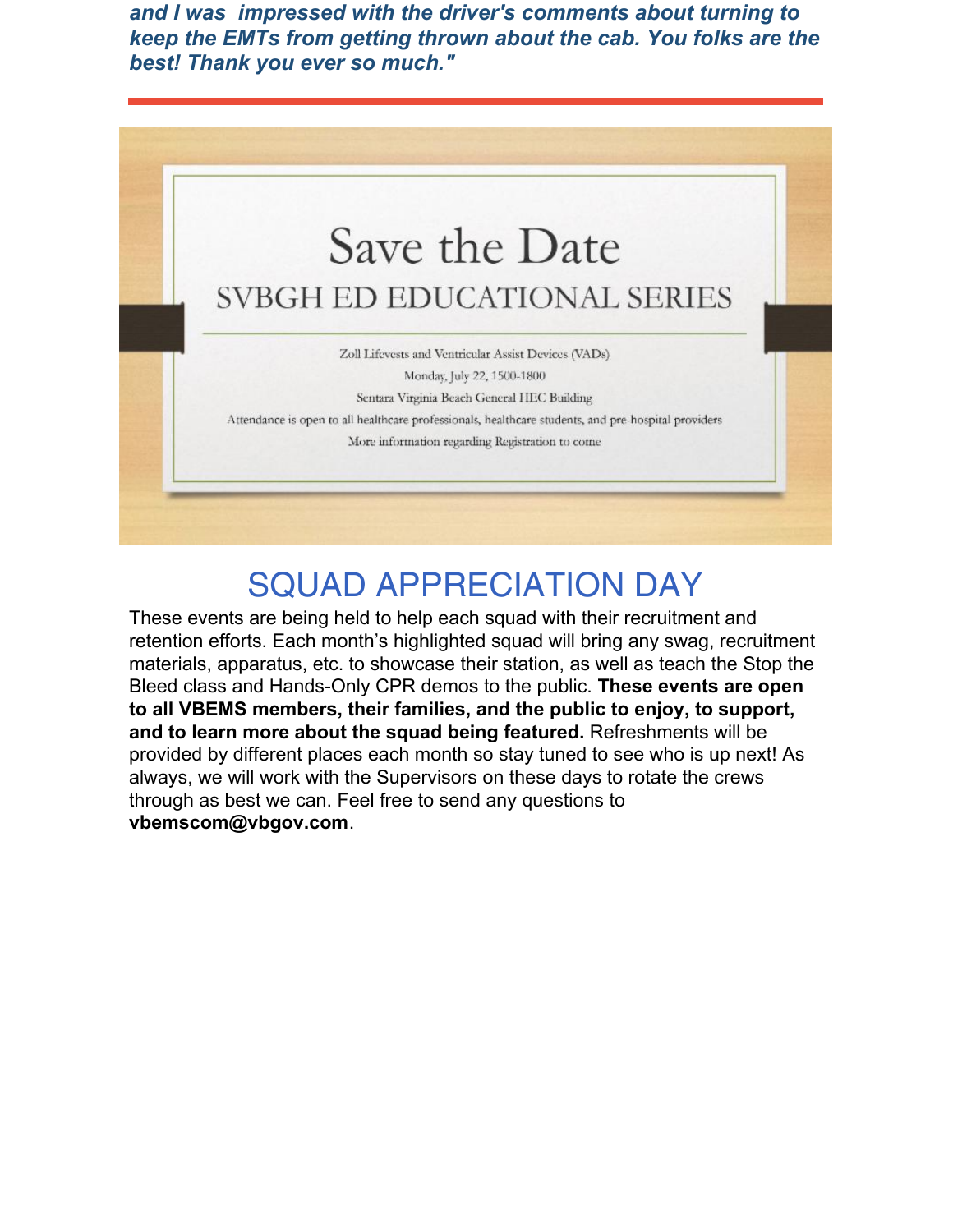

## **SQUAD APPRECIATION DAY**

Meet the members and learn more about the Plaza Volunteer Rescue Squad

- · PulsePoint demonstrations
- · Hands-only CPR
- · Stop the Bleed Class



WHEN: 1000 to 1400

**WHERE: Virginia Beach Headquarters and Training** Center . 4160 Virginia Beach Blvd., Virginia Beach, VA 23452

Refreshments will be provided by Tijuana Flats and Kona Ice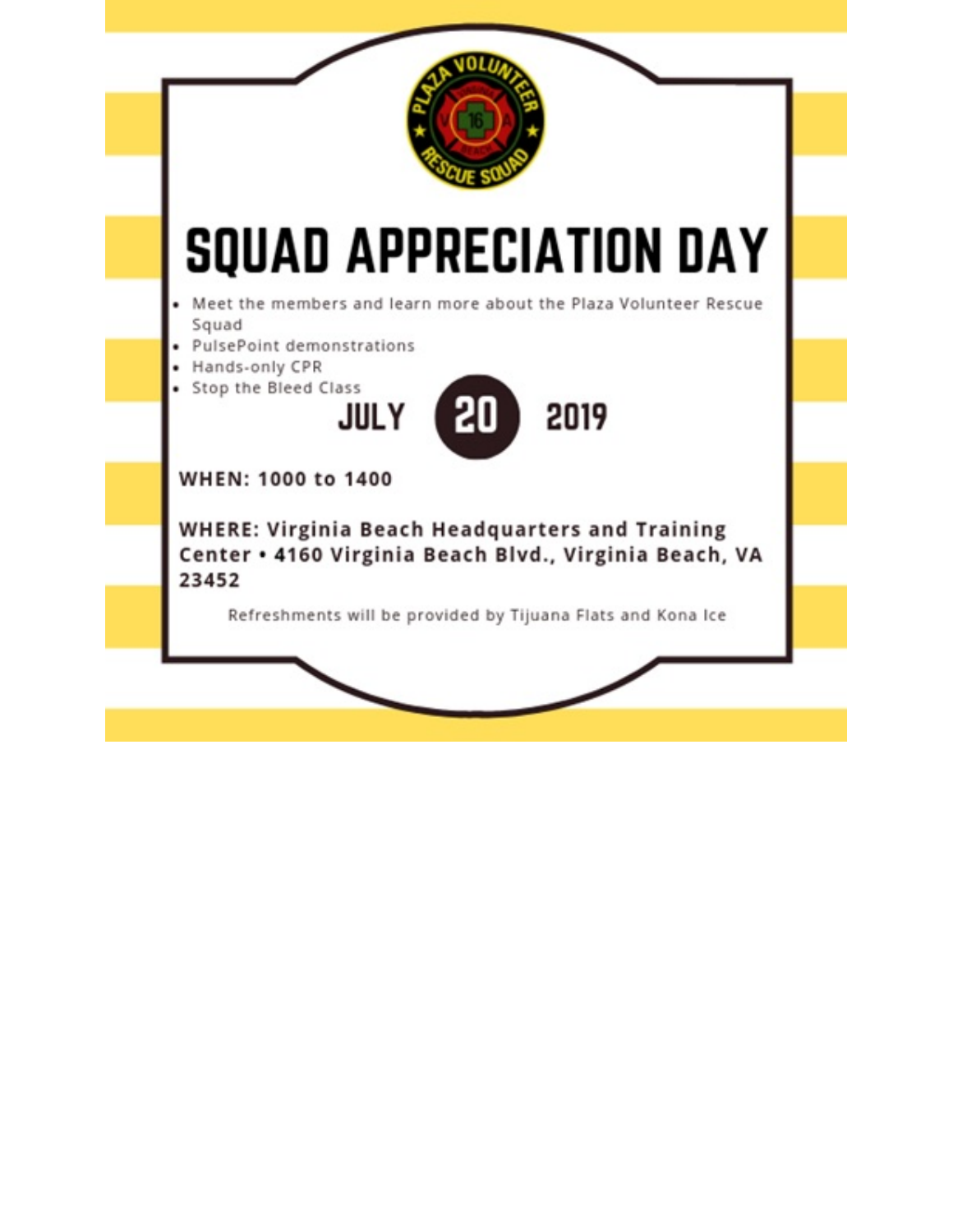## **Seminar Announcement**



Isle of Wight Vol. Rescue Squad are excited to be hosting an **Emergency Responders Cancer Awareness Seminar.** Cancer is a disease that is of particular concerning for members of the our local Fire, EMS, and Law Enforcement personnel. This seminar will give you the answers for Cancer awareness and prevention, what is the best screening, what paths after diagnosis and how to tell your family, what support groups can help, and what happens with workers compensation.

#### **Speakers:**

- . Joe Schumacher is FCSN's state director for Virginia's Firefighter Cancer Support Network and a two-time cancer survivor.
- Frances A.Holcomb, RN, BSN, OCN, Supervisor Cancer **Services at Riverside Cancer Center**
- Adam Shall has dedicated his legal career to fighting for the rights of injured workers and occupational diseases throughout **Hampton Roads.**

This will be your time to get the answers from the experts and learn your safe options.

Don't be that responder that thinks this can't happen to you. Seminar Provided at NO COST.

EMS providers will receive 3 hours of in-service CEU credit.

#### Date: July 18, 2019 Time: 6:30pm - 9:30pm **Smithfield Center** 220 North Church Street, Smithfield, VA 23430

Please register at https://www.eventbrite.com/e/emergency-responders-cancer-

awareness-seminar-tickets-62962961914 Contact: Dwain Rodman, Deputy Chief of Training at 757-810-7862 or email: trainingiwvrs@gmail.com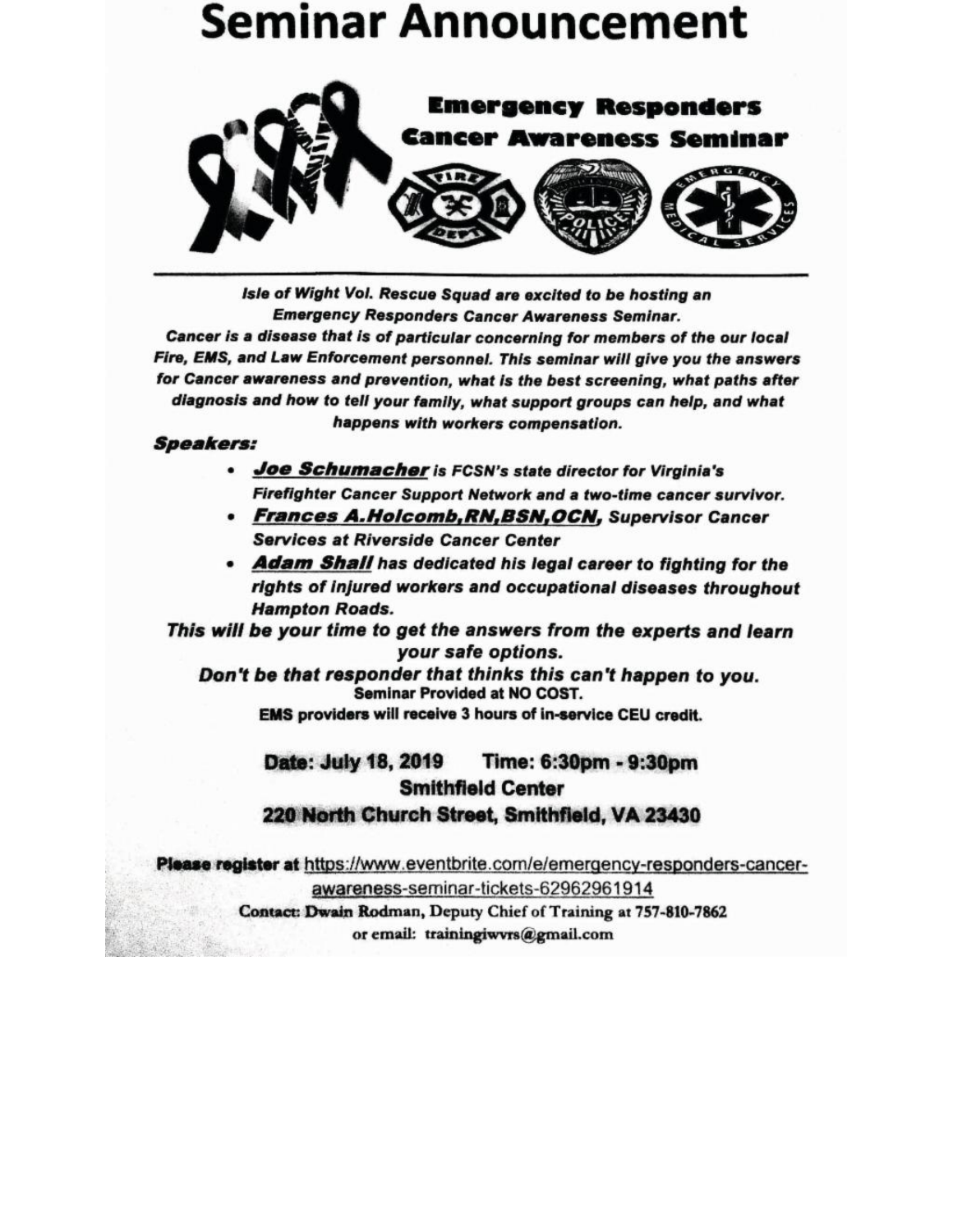# **REAST**

## THE DEFENSE RESOURCE & TRAINING EXPO

JULY 10 & 11 VIRGINIA BEACH CONVENTION CENTER

- 
- + Interactive exhibits
- + Thousands of products
- + Keynote speaker + Classes & training
	- + Valid military or government ID is required for entry.

LEARN MORE AT WARRIOREXPO.COM

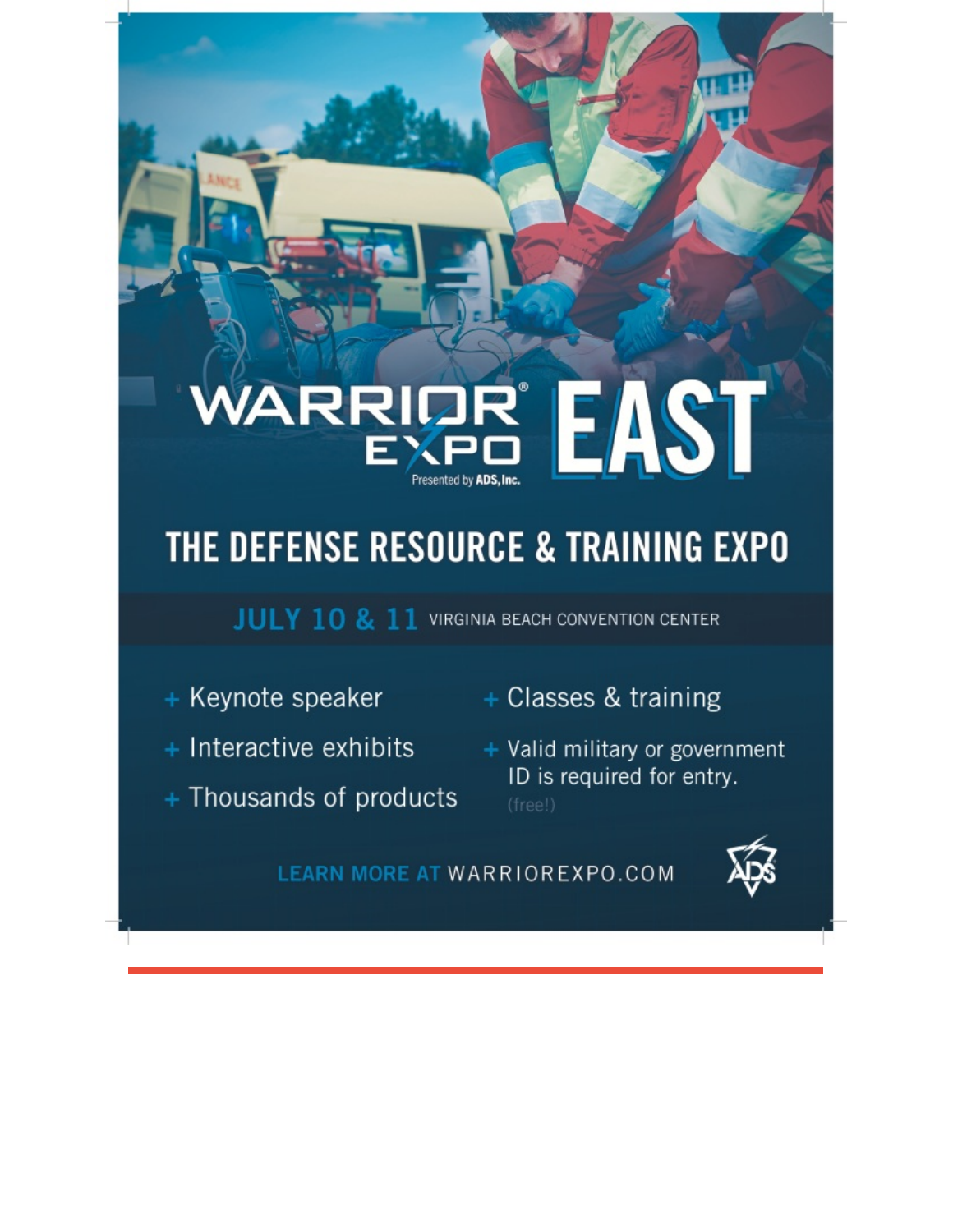# **VIRGINIA** BEACH EMS **VOLUNTEERS**

Perks for your service to our community

Get \$10 off registration for yourself and your guests at Adventureworks Wetland Zipline Park. Register in advance at:

Adventureworks.com and use promo code \$10Off.



#### QUICK LINK TO YOUR WEEKLY UPDATES

Your VBEMS Updates can be accessed at any time by visiting**[HERE](https://www.vbems.com/providers/newsletter/)**



## **HAPPY JULY BIRTHDAY!**

**Chuck Crews** - 7-25 rescue 16

We want to recognize your birthday! Please send your full name and birth date to **[RescueLines@vbrescuecouncil.org](mailto:RescueLines@vbrescuecouncil.org)**